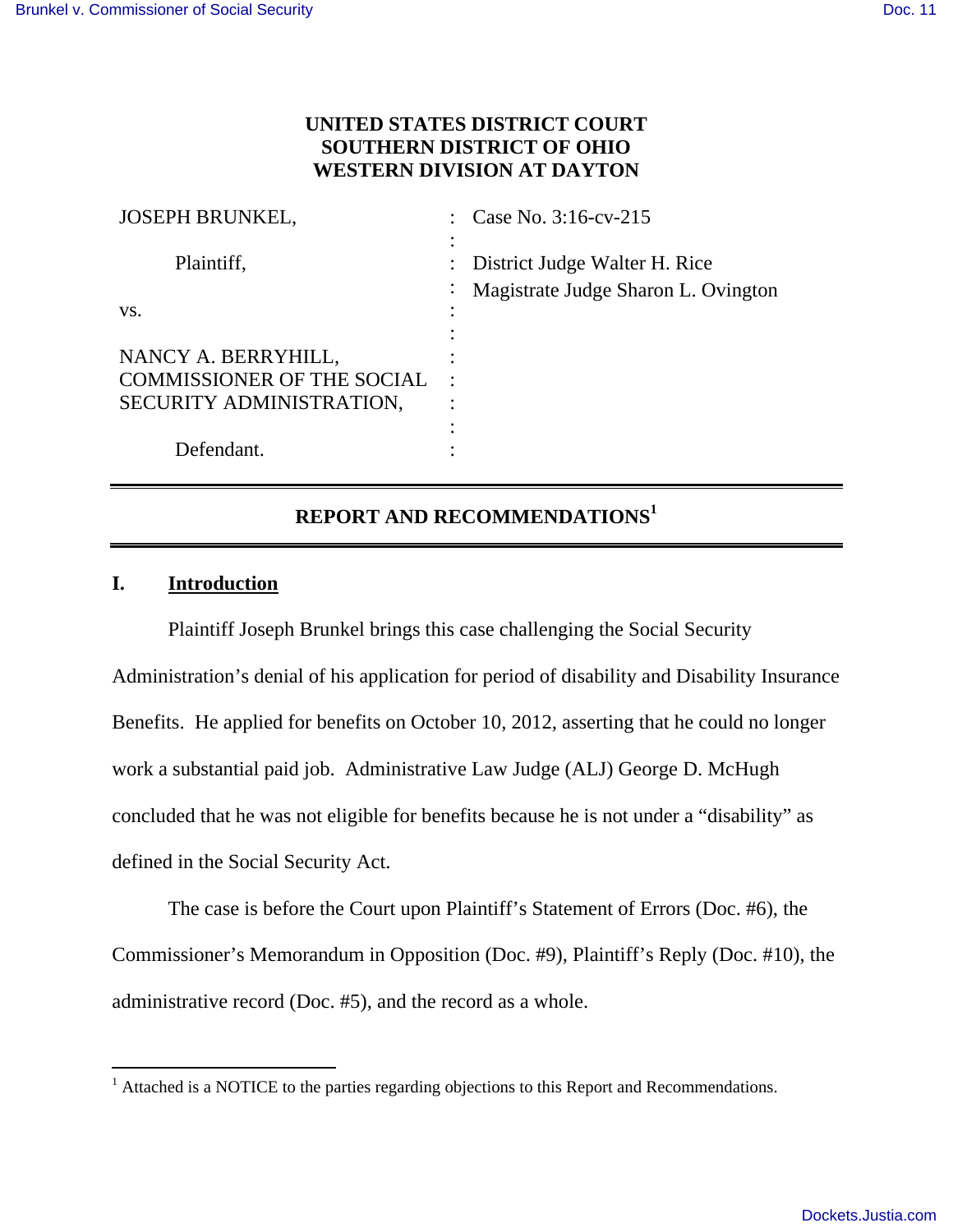Plaintiff seeks a remand of this case for payment of benefits or, at a minimum, for further proceedings. The Commissioner asks the Court to affirm ALJ McHugh's nondisability decision.

#### **II. Background**

Plaintiff asserts that he has been under a "disability" since April 1, 2011. He was forty-four years old at that time and was therefore considered a "younger person" under Social Security Regulations. 20 C.F.R. § 404.1563(c). He has a limited education. 20 C.F.R. § 404.1564(b)(3).

### **A. Plaintiff's Testimony**

Plaintiff testified at the hearing before ALJ McHugh that he cannot work because of the severe pain in his back and neck. (Doc. #5, *PageID* #s 87, 103). His back pain started in 2003 or 2004, and he underwent a lumbar fusion surgery in 2006. *Id.* at 85-86. In the two years before the hearing, his pain has gotten worse. *Id.* at 90. It starts in his lower back and goes down his legs. *Id.* at 90-91. When he is in one position (standing, sitting, laying, etc.) for too long, his back pain increases. *Id.* at 91. On a scale from one to ten, his pain on an average day is a nine. *Id.* at 91. When he took medication regularly, his pain was at a four or five. *Id.* at 104.

Plaintiff also has severe neck pain. In April 2011, his doctor, Dr. Taha, "put [him] on permanent disability and did surgery on [his] neck." *Id.* at 84-85. Additionally, Plaintiff's arms and fingers go numb. *Id.* at 87. His hands bother him every other day, and his left hand is worse than his right hand. *Id.* at 89-90. He also has muscle weakness and "can barely pick up a gallon of milk." *Id.* at 87. He has difficulty reaching overhead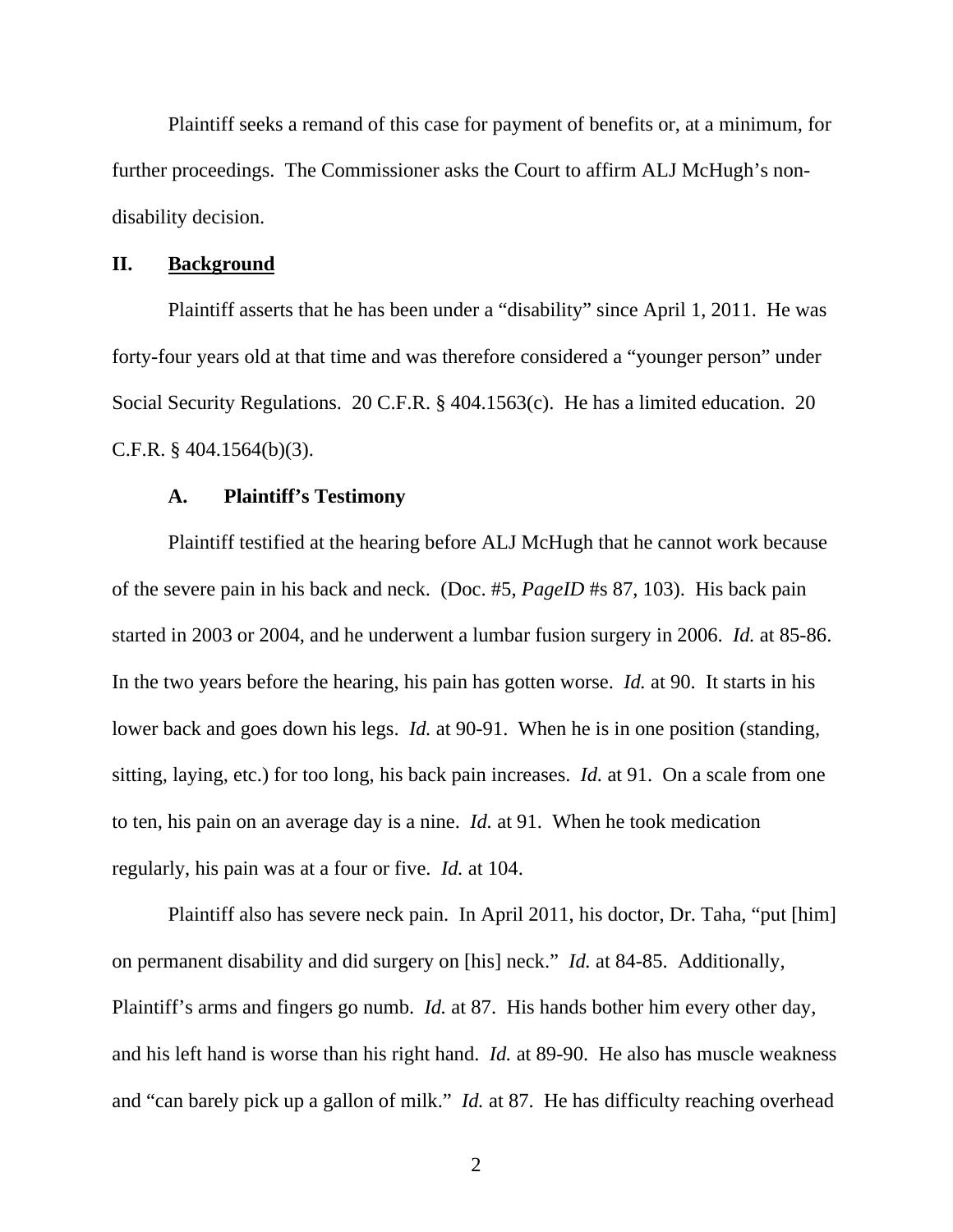and twisting from side to side. *Id.* at 90-91. He "can probably touch [his] toes, but it would kill [him]." *Id.* at 91.

Plaintiff had medical insurance through Humana and had difficulty finding doctors. *Id.* at 88. He switched to CareSource and at the time of the hearing, his doctors were "starting to see [him] more." *Id*. At the time of the hearing, he was not receiving any treatment, but he has gone to the emergency room for pain medication. *Id.* at 92-93. Additionally, he indicated that he had a pain management appointment scheduled for the next Thursday. *Id.* at 88, 92.

Plaintiff also suffers from depression. *Id.* at 93. It began in 2011 when his father got sick. *Id*. His father passed away in 2012 and then his mother passed away in May 2015. *Id*. When asked what his symptoms are, he reported that he gets really nervous, jumps at loud noises, and gets aggravated with his roommate's children. *Id.* at 94. (Plaintiff lives with a friend and the friend's two children. *Id.* at 82.). He sometimes has suicidal thoughts but "won't act on it because [he thinks] that's a terrible way to go out." *Id*. He has crying spells approximately twice per week. *Id*. He has mood swings and trouble sleeping at night. *Id*. He hears his mother and father talking approximately twice per week. *Id.* at 95. He also has difficulty with concentration. *Id.*

He does not have a driver's license. *Id.* at 83. He estimated that he could walk less than a quarter of a mile and stand for ten to fifteen minutes at a time. *Id.* at 89. On a typical day, Plaintiff walks "[t]wo doors down" to his friend's house to watch television, sit on the porch, drink tea, and talk to him. *Id.* at 96, 102. He is able to shower and dress himself. *Id.* at 101. He washes dishes, vacuums, and does his own laundry with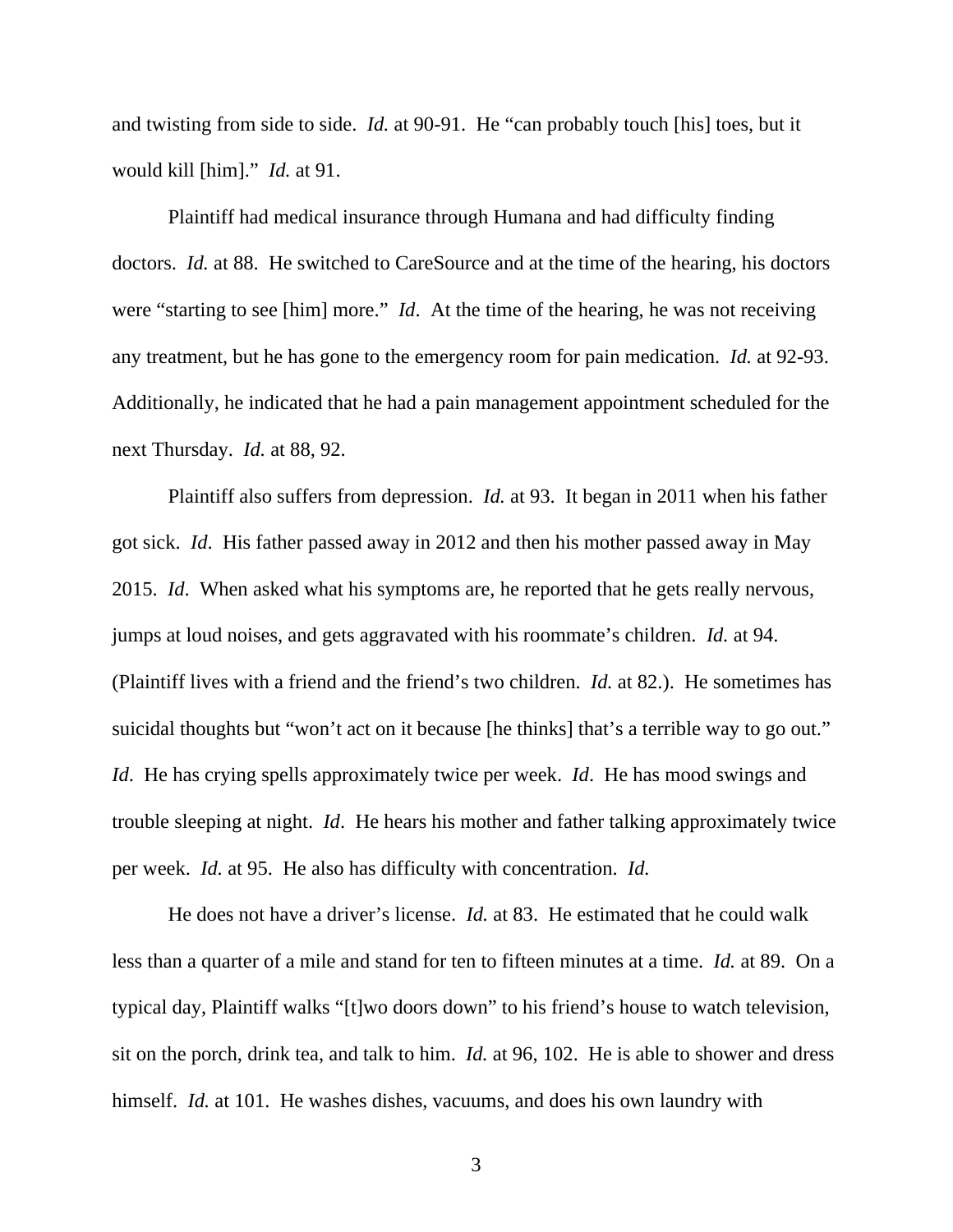assistance from his roommate's children. *Id*. He is not able to do any outside work such as mowing the lawn. *Id.* at 101-02.

Plaintiff attended school through eleventh grade. *Id.* at 83. He is not very good at reading or writing. *Id*. From 1995 through 2011, he worked as a certified electrician. *Id.* at 97. To be certified, he was required to attend an eight-hour class every Saturday for two years. *Id.* at 84.

### **B. Medical Evidence**

In June 2006, Plaintiff presented to Jamal Taha, M.D., and reported severe pain in his back and legs. *Id.* at 568. An MRI revealed displacement of the lumbar intervertebral disc without myelopathy and spinal stenosis of the lumbar region. *Id.* at 569, 611. Plaintiff underwent a laminectomy on the left at L4-L5 and posterior stabilization. *Id.* at 609. Although he recovered as expected, he continued to have back pain and began having numbness in his arms. *Id.* at 560-67.

In August 2007, a CT scan revealed severe foraminal stenosis, and Plaintiff underwent a right C3-4 and C4-5 posterior cervical foraminotomy. *Id.* at 557-59. Unfortunately, Plaintiff's pain quickly returned. *Id.* at 549-53.

In May 2010, Plaintiff began treatment with Mervet K. Saleh, M.D., at the Ohio Institute for Comprehensive Pain Management. *Id.* at 484. Dr. Saleh tried a lumbar selective nerve root block several times to help alleviate Plaintiff's pain. *Id.* at 484-85, 712-16. He also prescribed pain medication and muscle relaxers. *Id.* at 705, 709.

In April 2011, after Plaintiff's condition had not improved with conservative treatment, Dr. Taha performed an anterior cervical C5-6 discectomy with decompression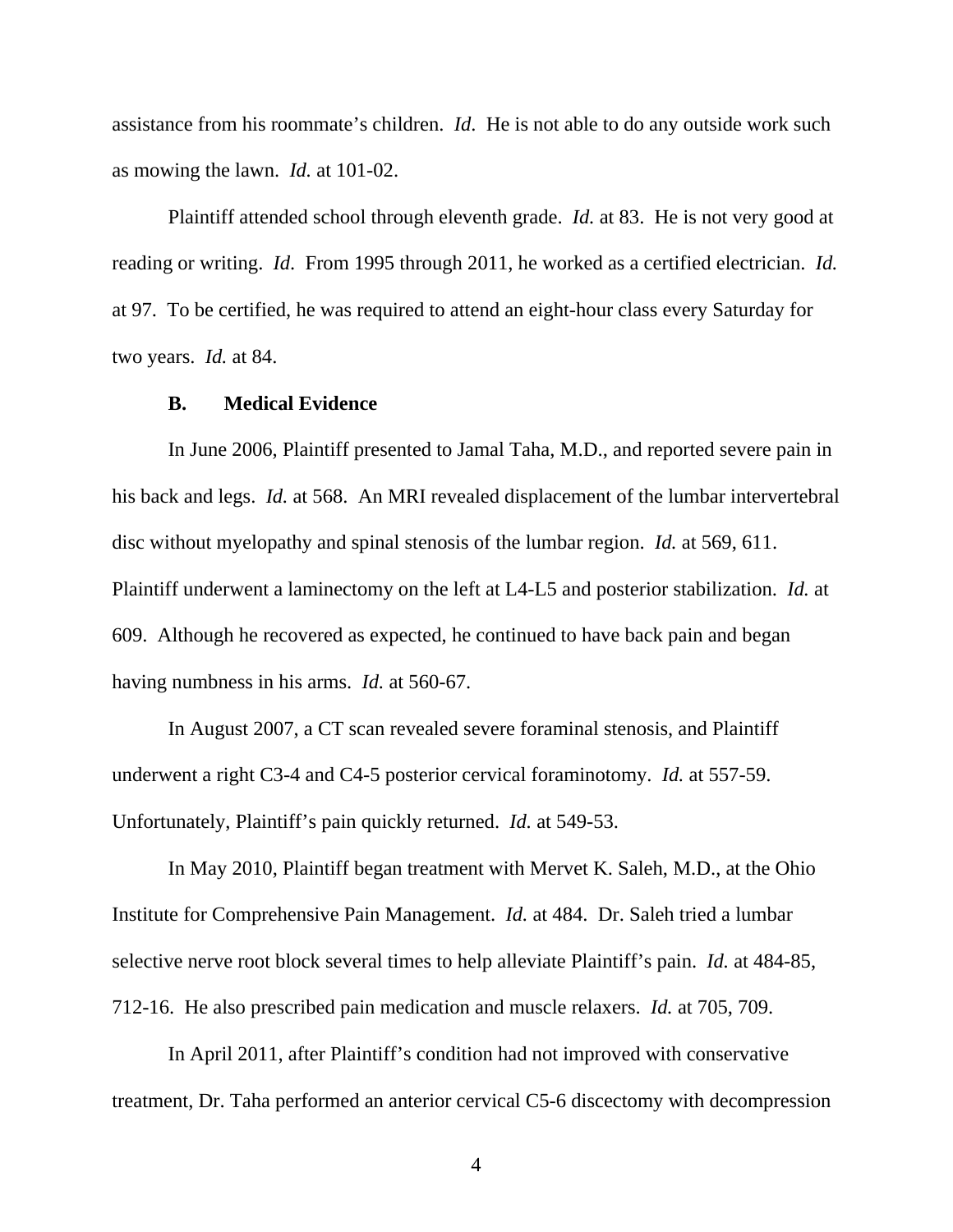of neural tissue; anterior cervical C5-6 interbody fusion; and anterior cervical plating at C5-6. *Id.* at 475-77.

Plaintiff has since been evaluated by one consulting physician, Phillip Swedberg, M.D., and two consulting psychologists, Mary Ann Jones, Ph.D., and David Chiappone, Ph.D. *Id.* at 528-34, 753-70. Additionally, Plaintiff's records have been reviewed by eight State agency doctors, Steve E. McKee, M.D., Olga V. Pylaeva, M.D., Gary Hinzman, M.D., Anne Prosperi, D.O., Karen Terry, Ph.D., Robelyn Marlow, Ph.D., Irma Johnston, Psy.D., and David Demuth, M.D. *Id.* at 116-28, 143-83.

### **III. Standard of Review**

The Social Security Administration provides Disability Insurance Benefits to individuals who are under a "disability," among other eligibility requirements. *Bowen v. City of New York,* 476 U.S. 467, 470 (1986); *see* 42 U.S.C. § 423(a)(1). The term "disability"—as defined by the Social Security Act—has specialized meaning of limited scope. It encompasses "any medically determinable physical or mental impairment" that precludes an applicant from performing a significant paid job—i.e., "substantial gainful activity," in Social Security lexicon. 42 U.S.C. § 423(d)(1)(A); *see Bowen,* 476 U.S. at 469-70.

Judicial review of an ALJ's non-disability decision proceeds along two lines: "whether the ALJ applied the correct legal standards and whether the findings of the ALJ are supported by substantial evidence." *Blakley v. Comm'r of Soc. Sec.*, 581 F.3d 399, 406 (6th Cir. 2009); *see Bowen v. Comm'r of Soc. Sec*., 478 F.3d 742, 745-46 (6th Cir. 2007). Review for substantial evidence is not driven by whether the Court agrees or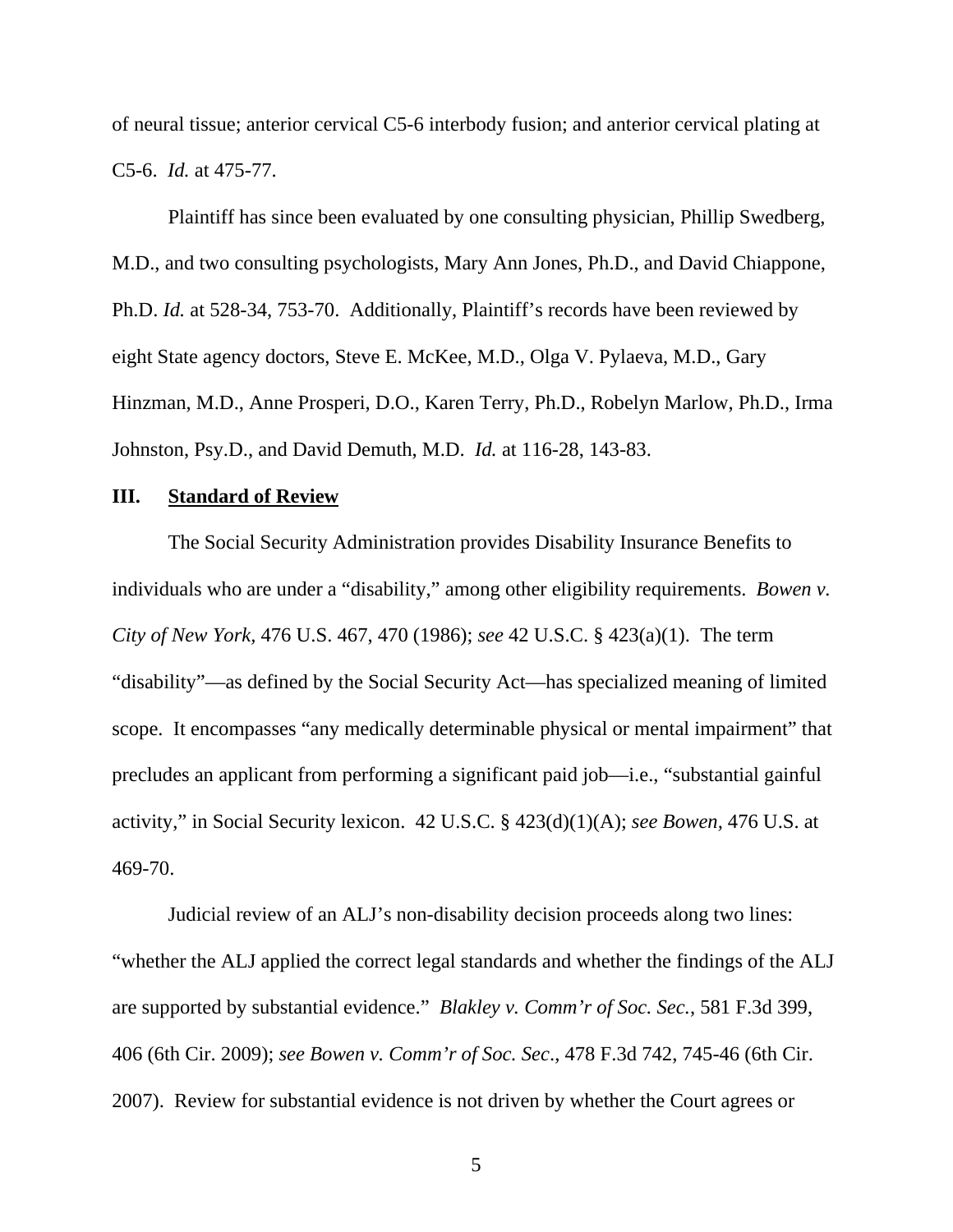disagrees with the ALJ's factual findings or by whether the administrative record contains evidence contrary to those factual findings. *Gentry v. Comm'r of Soc. Sec.*, 741 F.3d 708, 722 (6th Cir. 2014); *Rogers v. Comm'r of Soc. Sec.*, 486 F.3d 234, 241 (6th Cir. 2007). Instead, the ALJ's factual findings are upheld if the substantial-evidence standard is met—that is, "if a 'reasonable mind might accept the relevant evidence as adequate to support a conclusion.'" *Blakley*, 581 F.3d at 407 (quoting *Warner v. Comm'r of Soc. Sec.*, 375 F.3d 387, 390 (6th Cir. 2004)). Substantial evidence consists of "more than a scintilla of evidence but less than a preponderance . . . ." *Rogers*, 486 F.3d at 241 (citations and internal quotation marks omitted); *see Gentry*, 741 F.3d at 722.

The other line of judicial inquiry—reviewing the correctness of the ALJ's legal criteria—may result in reversal even when the record contains substantial evidence supporting the ALJ's factual findings. *Rabbers v. Comm'r of Soc. Sec.*, 582 F.3d 647, 651 (6th Cir. 2009); *see Bowen*, 478 F.3d at 746. "[E]ven if supported by substantial evidence, 'a decision of the Commissioner will not be upheld where the SSA fails to follow its own regulations and where that error prejudices a claimant on the merits or deprives the claimant of a substantial right.'" *Rabbers*, 582 F.3d at 651 (quoting in part *Bowen*, 478 F.3d at 746, and citing *Wilson v. Comm'r of Soc. Sec.*, 378 F.3d 541, 546-47 (6th Cir. 2004)).

### **IV. The ALJ's Decision**

 As noted previously, it fell to ALJ McHugh to evaluate the evidence connected to Plaintiff's application for benefits. He did so by considering each of the five sequential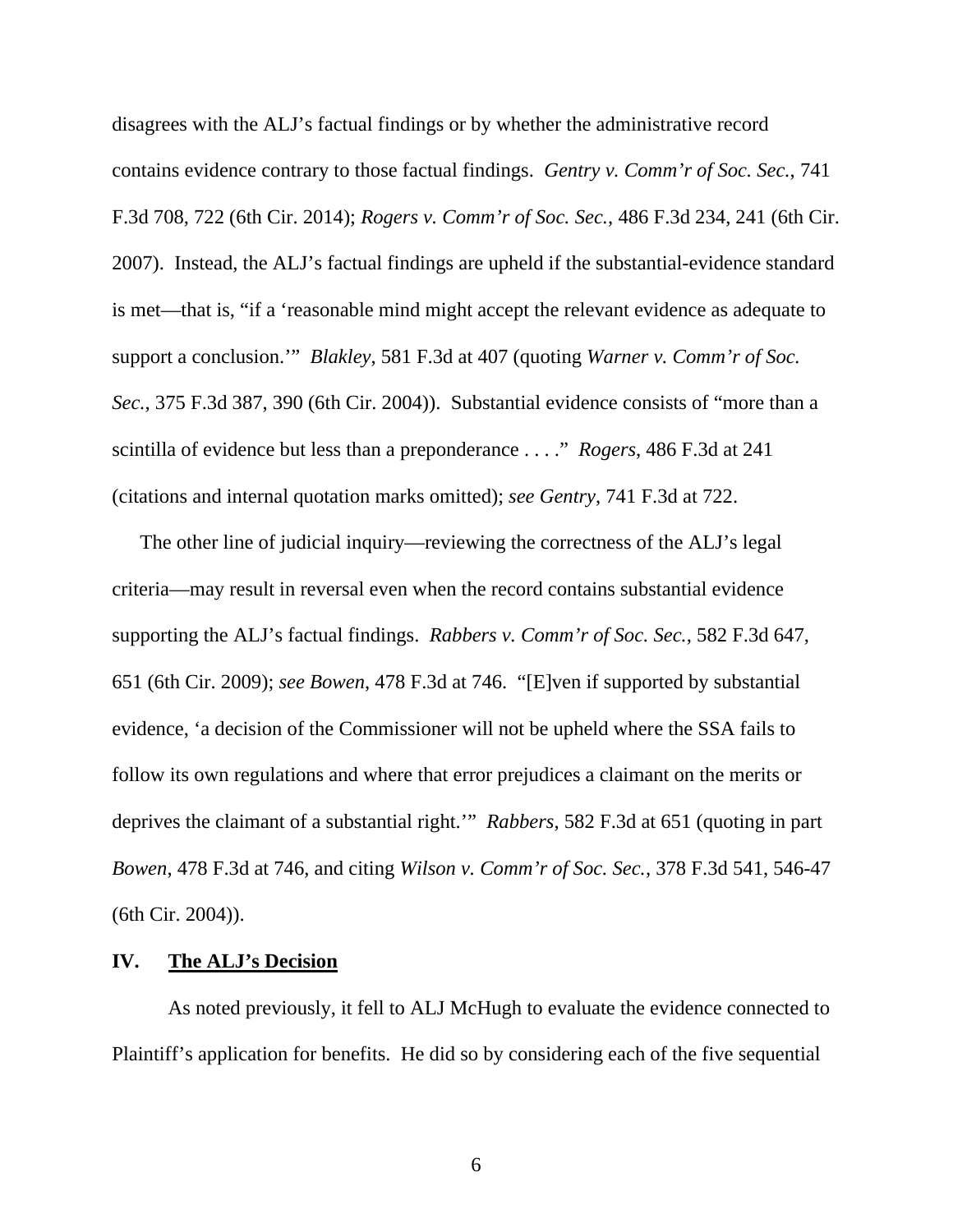steps set forth in the Social Security regulations. *See* 20 C.F.R. § 404.1520. He reached

the following main conclusions:

- Step 1: Plaintiff has not engaged in substantial gainful employment since April 1, 2011.
- Step 2: He has the severe impairments of degenerative disc disease of the cervical and lumbosacral spine with the residuals of surgery; affective disorder; and anxiety.
- Step 3: He does not have an impairment or combination of impairments that meets or equals the severity of one in the Commissioner's Listing of Impairments, 20 C.F.R. Part 404, Subpart P, Appendix 1.
- Step 4: His residual functional capacity, or the most he could do despite his impairments, *see Howard v. Comm'r of Soc. Sec*., 276 F.3d 235, 239 (6th Cir. 2002), consists of "light work … subject to the following limitations: (1) lifting and carrying up to ten pounds frequently and twenty pounds occasionally; (2) walking or standing up to six hours; (3) sitting up to six hours; (4) no climbing of ropes, scaffolds and ladders; (5) occasional climbing of ramps and stairs; (6) occasional stooping, kneeling, crouching and crawling; (7) frequent bilateral overhead reaching; (8) no exposure to dangerous hazards such as unprotected heights or dangerous equipment; (9) limited to performing simple, routine and repetitive tasks, but not at a production rate pace or with strict quotas; (10) occasional interaction with supervisors, co-workers and the public; (11) limited to a static work environment, with few changes in the work setting; (12) no teamwork or tandem tasks; (13) limited to simple instructions and simple work-related decisions; (14) no commercial driving as part of job duties; (15) frequent bilateral handling and fingering; (16) a sit/stand option where the person can sit for fifteen minutes of every hour standing; and (17) in addition to normal breaks, off-task ten percent of the workday and absent one day a month."
- Step 4: He is unable to perform any of his past relevant work.
- Step 5: He could perform a significant number of jobs that exist in the national economy.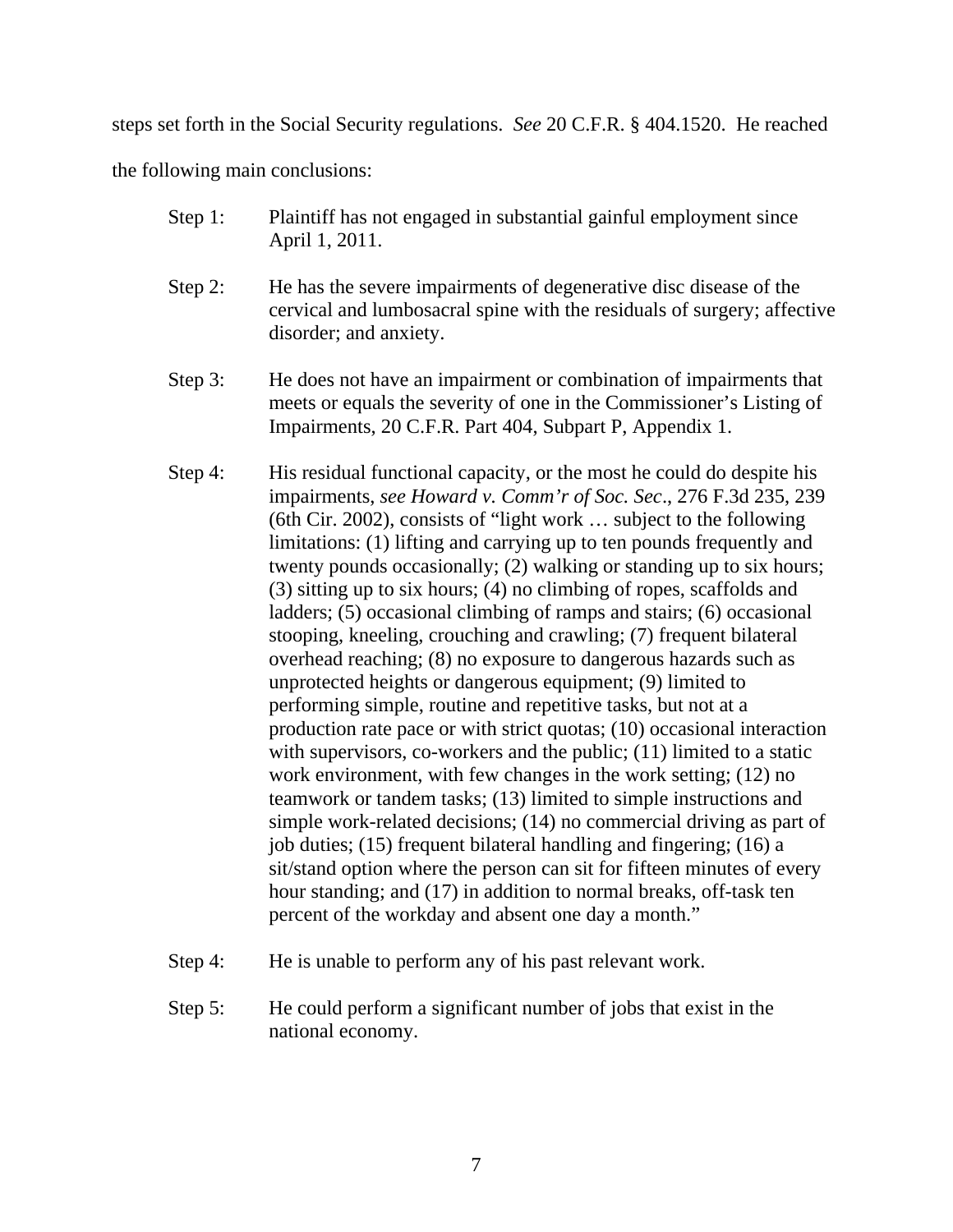(Doc. #5, *PageID* #s 53-62). These main findings led the ALJ to ultimately conclude that Plaintiff was not under a benefits-qualifying disability. *Id.* at 62.

### **V. Discussion**

Plaintiff contends that the ALJ's findings are not based on substantial evidence because the ALJ failed to properly consider and address the medical evidence of record. He also argues that the ALJ erred in finding that he was not credible. The Commissioner maintains that the ALJ properly considered the medical evidence and properly evaluated Plaintiff's subjective complaints.

### **A. Medical Evidence**

Social Security Regulations recognize several different categories of medical sources: treating physicians, nontreating yet examining physicians, and nontreating yet record-reviewing physicians. *Gayheart v. Comm'r of Soc. Sec.*, 710 F.3d 365, 375 (6th Cir. 2013).

> As a general matter, an opinion from a medical source who has examined a claimant is given more weight than that from a source who has not performed an examination (a "nonexamining source"), and an opinion from a medical source who regularly treats the claimant (a "treating source") is afforded more weight than that from a source who has examined the claimant but does not have an ongoing treatment relationship (a "nontreating source"). In other words, "[t]he regulations provide progressively more rigorous tests for weighing opinions as the ties between the source of the opinion and the individual become weaker."

*Id.* (quoting in part Soc. Sec. R. 96–6p, 1996 WL 374180, at  $*2$  (Soc. Sec. Admin. July 2,

1996), and citing 20 C.F.R. §§ 404.1502, 404.1527(c)(1)–(2)).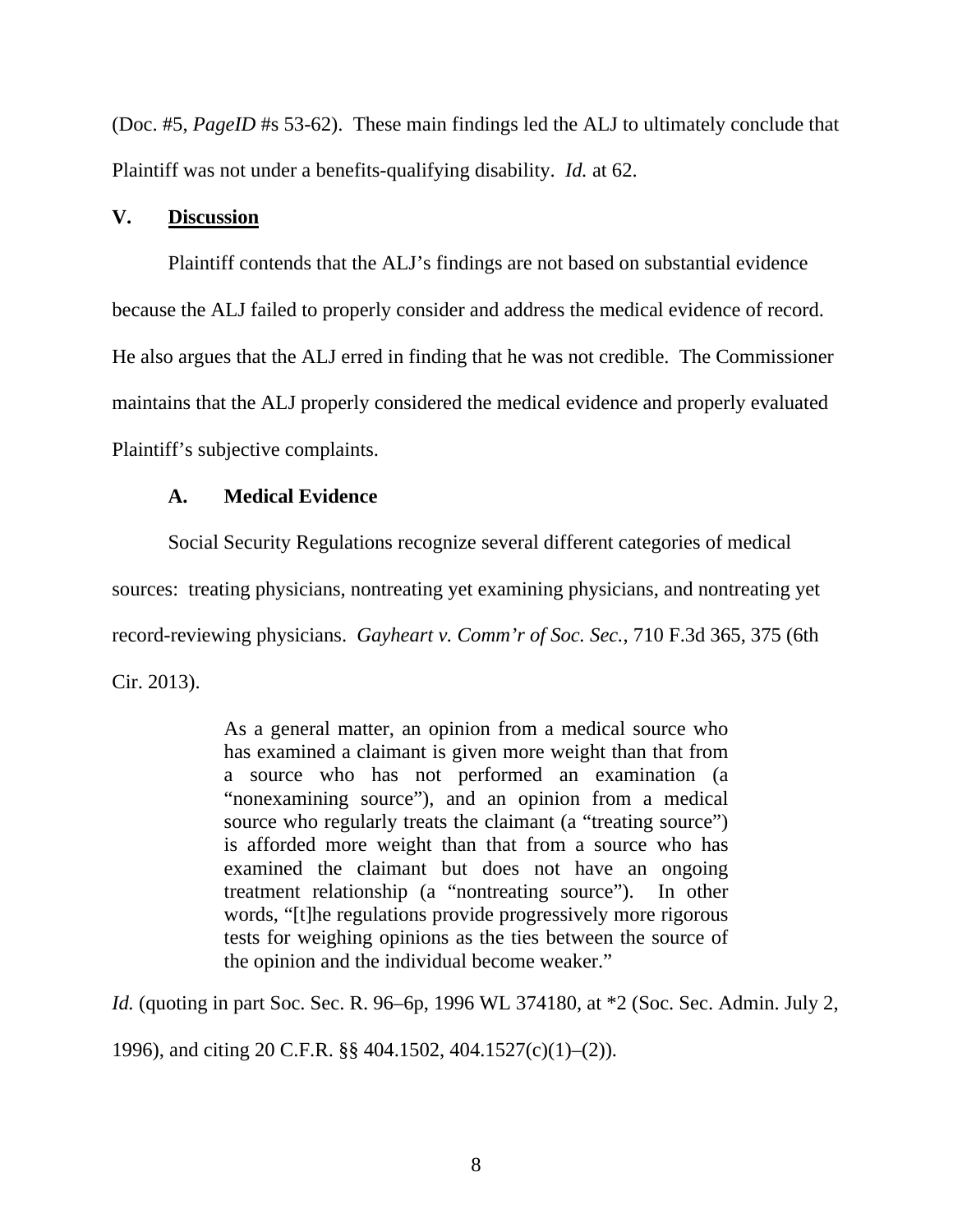Under the treating physician rule, a treating physician's opinion is entitled to controlling weight if it is "well supported by medically acceptable clinical and laboratory diagnostic techniques and … is not inconsistent with other substantial evidence in [a claimant's] case record." *Gayheart*, 710 F.3d at 376 (citation and internal quotation marks omitted); *see Gentry*, 741 F.3d at 723. If the treating physician's opinion is not controlling, "the ALJ, in determining how much weight is appropriate, must consider a host of factors, including the length, frequency, nature, and extent of the treatment relationship; the supportability and consistency of the physician's conclusions; the specialization of the physician; and any other relevant factors." *Rogers*, 486 F.3d at 242 (citing *Wilson*, 378 F.3d at 544).

The regulations also require ALJs to provide "good reasons" for the weight placed upon a treating source's opinions. *Wilson*, 378 F.3d at 544. This mandatory "good reasons" requirement is satisfied when the ALJ provides "specific reasons for the weight placed on a treating source's medical opinions." *Id*. (quoting Soc. Sec. R. 96–2p, 1996 WL 374188, at  $*5$  (Soc. Sec. Admin. July 2, 1996)). The goal is to make clear to any subsequent reviewer the weight given and the reasons for that weight. *Id*. Substantial evidence must support the reasons provided by the ALJ. *Id*.

#### **1. Treating Doctors: Dr. Taha & Dr. Saleh**

ALJ McHugh found, "No treating or examining source reported [Plaintiff] was disabled from all work activity." (Doc. #5, *PageID* #59). However, he also acknowledged that Dr. Taha opined that Plaintiff was unable to work from May 11, 2011 through July 29, 2011. *Id.* at 58, 799. He did not assign any weight to the note and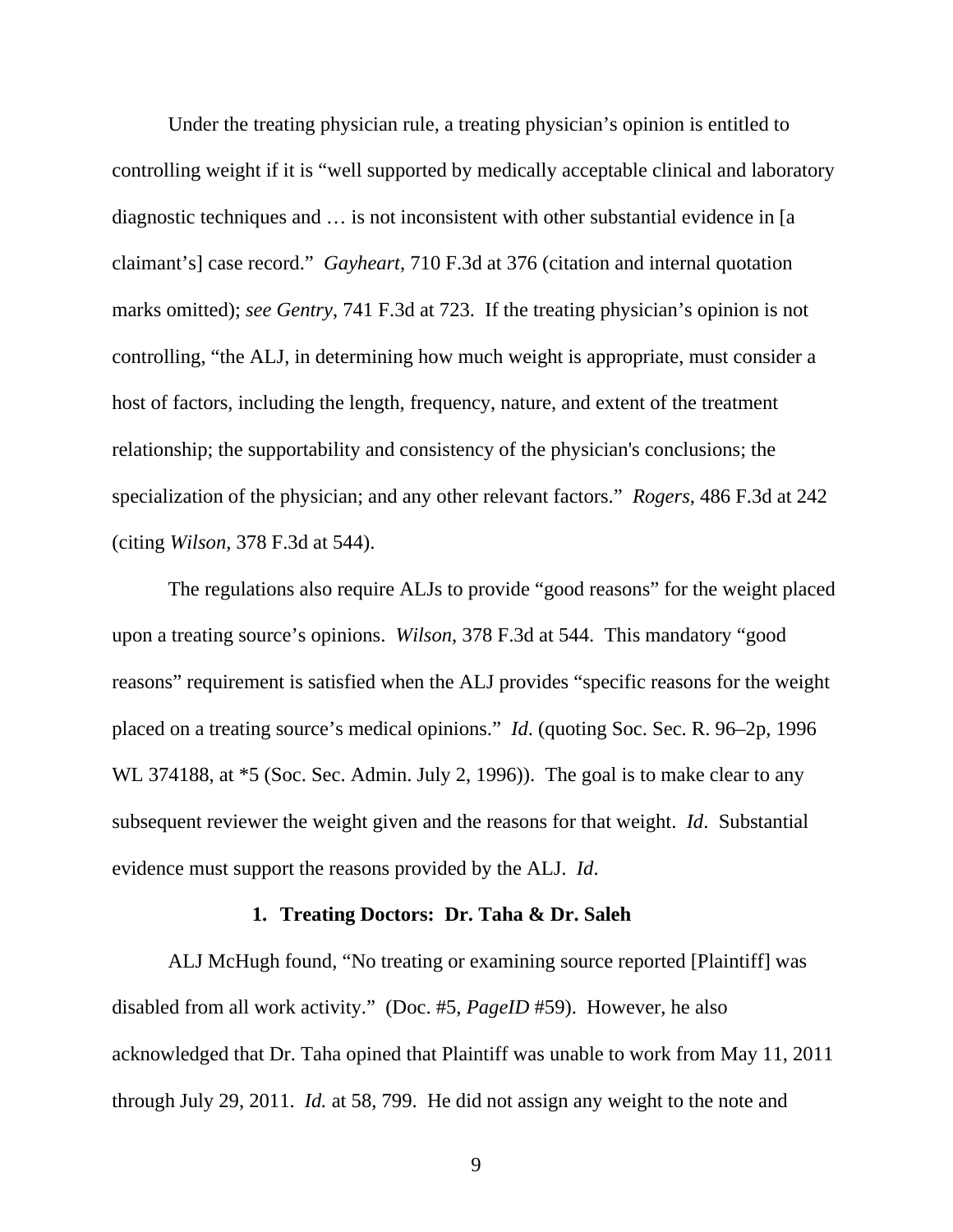concluded that it "falls short of the durational requirements of the Act." *Id.* at 58. But, the ALJ does not recognize that only one month later, on June 6, 2011, Dr. Taha noted, "I agree with permanent disability." *Id.* at 469. In addition, the ALJ did not address Dr. Saleh's notes that Plaintiff is "Permanently disabled." *Id.* at 855, 859, 863, 867.

The Commissioner correctly observed that Dr. Taha's and Dr. Saleh's opinions that Plaintiff is "disabled" are opinions on issues reserved to the Commissioner. (Doc. #9, *PageID* #929) (citing 20 C.F.R. § 404.1527(d)). As such, the opinions "are never entitled to controlling weight or special significance." Soc. Sec. R. 96–5p, 1996 WL 374183, at \*2 (Soc. Sec. Admin. July 2, 1996). However, the same Ruling also mandates: "opinions from any medical source on issues reserved to the Commissioner must never be ignored." *Id.* at \*3; *see Johnson v. Comm'r of Soc. Sec.*, 535 F. App'x 498, 505 (6th Cir. 2013) ("If the treating physician instead submits an opinion on an issue reserved to the Commissioner—such as whether the claimant is disabled …—'his decision need only 'explain the consideration given to the treating source's opinion.''") (quoting *Turner v. Comm'r of Soc. Sec.,* 381 F. App'x 488, 493 (6th Cir. 2010); quoting Soc. Sec. R. 96–5p, 61 Fed. Reg. 34474). While the ALJ could not assign controlling weight or special significance to Dr. Taha's and Dr. Saleh's opinion that Plaintiff is "disabled," he is not permitted to ignore it. The ALJ's failure to consider—or even mention—their opinion constitutes error.

Plaintiff contends the ALJ's failure to consider these opinions and the accompanying notes, poses a second issue: "The ALJ ignored or glossed over substantial evidence which documented substantially more impairment than was recognized by the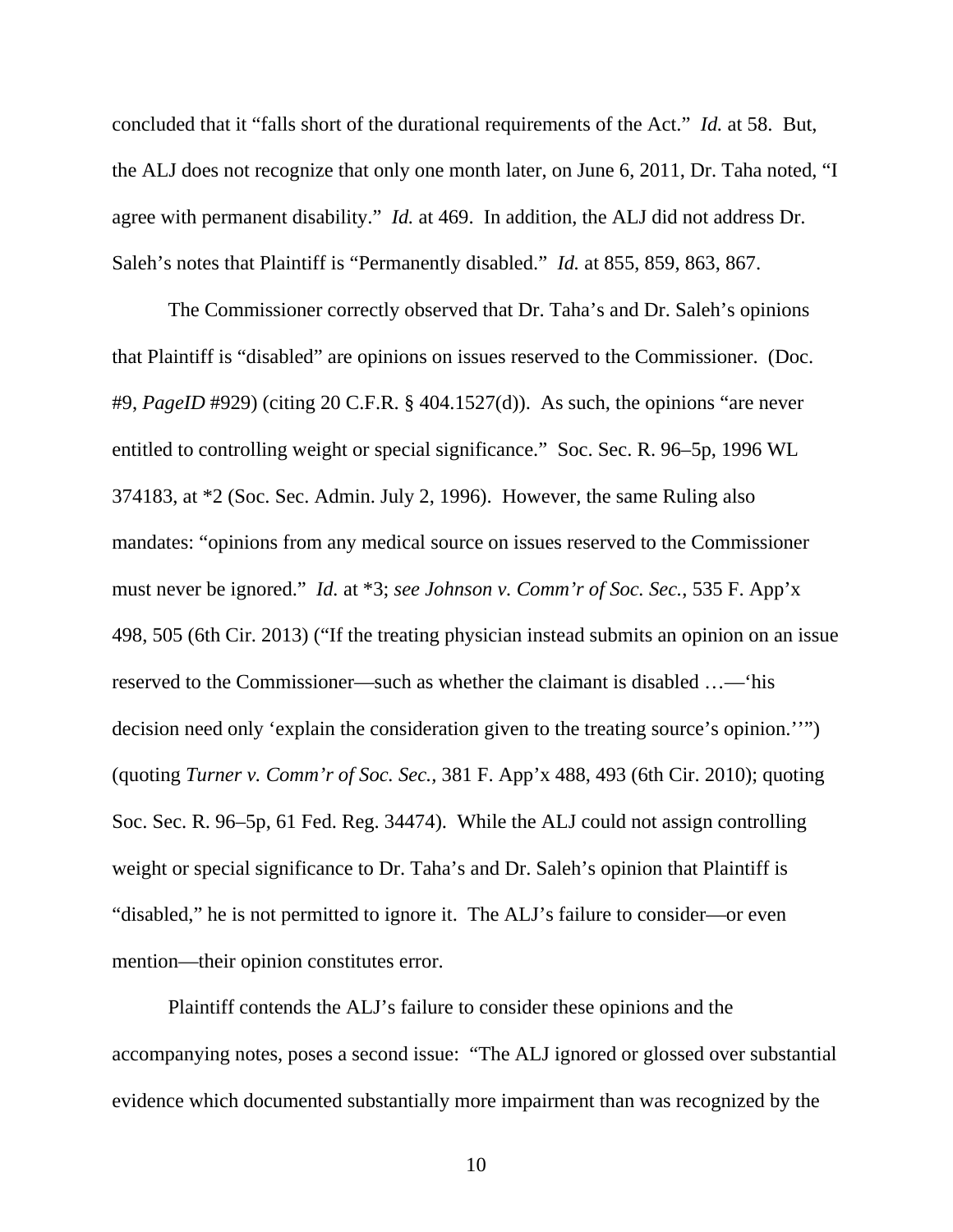ALJ." (Doc. #6, *PageID* #903). In addition, he asserts that the ALJ improperly "'pick[ed] and [chose]' only the evidence that supports his position. *Id.* (citations omitted). The Commissioner disagrees, contending that an ALJ must consider all of the evidence but is not required to summarize every piece. (Doc. #9, *PageID* #s 923-24) (citing *Rudd v. Comm'r of Soc. Sec.,* 531 F. App'x 719, 730 (6th Cir. 2013); *Boseley v. Comm'r of Soc. Sec.,* 397 F. App'x 195, 199 (6th Cir. 2010). Further, the Commissioner argues, "the Court can infer that the ALJ considered all of the evidence of record because he credited the opinion[s] of State agency medical consultant[s] Anne Prosperi, D.O. ..." and Phillip Swedberg, M.D. *Id.* at 925.

Under the Regulations, an ALJ must consider all of the evidence in a plaintiff's record. *See* 20 C.F.R. § 404.1520(a)(3). ("We will consider all evidence in your case record when we make a determination or decision whether you are disabled."). However, ALJs are not required to discuss each piece of evidence in their decision, "so long as they consider the evidence as a whole and reach a reasoned conclusion." *Boseley,* 397 F. App'x at 199 (citing *Kornecky v. Comm'r of Soc. Sec.,* 167 F. App'x 496, 507-08 (6th Cir. 2006) (per curiam)).

The ALJ's only discussion of Plaintiff's treating doctors is at step two. (Doc. #5, *PageID* #55). Given the extensive treatment records, to say that his discussion was brief would be an overstatement:

> Chart notes from Dr. Taha, the claimant's neurosurgeon, indicate that he underwent an anterior cervical diskectomy and fusion in April 2011 (Exhibit 2F, page 13). An earlier MRI of the cervical spine had shown multilevel degenerative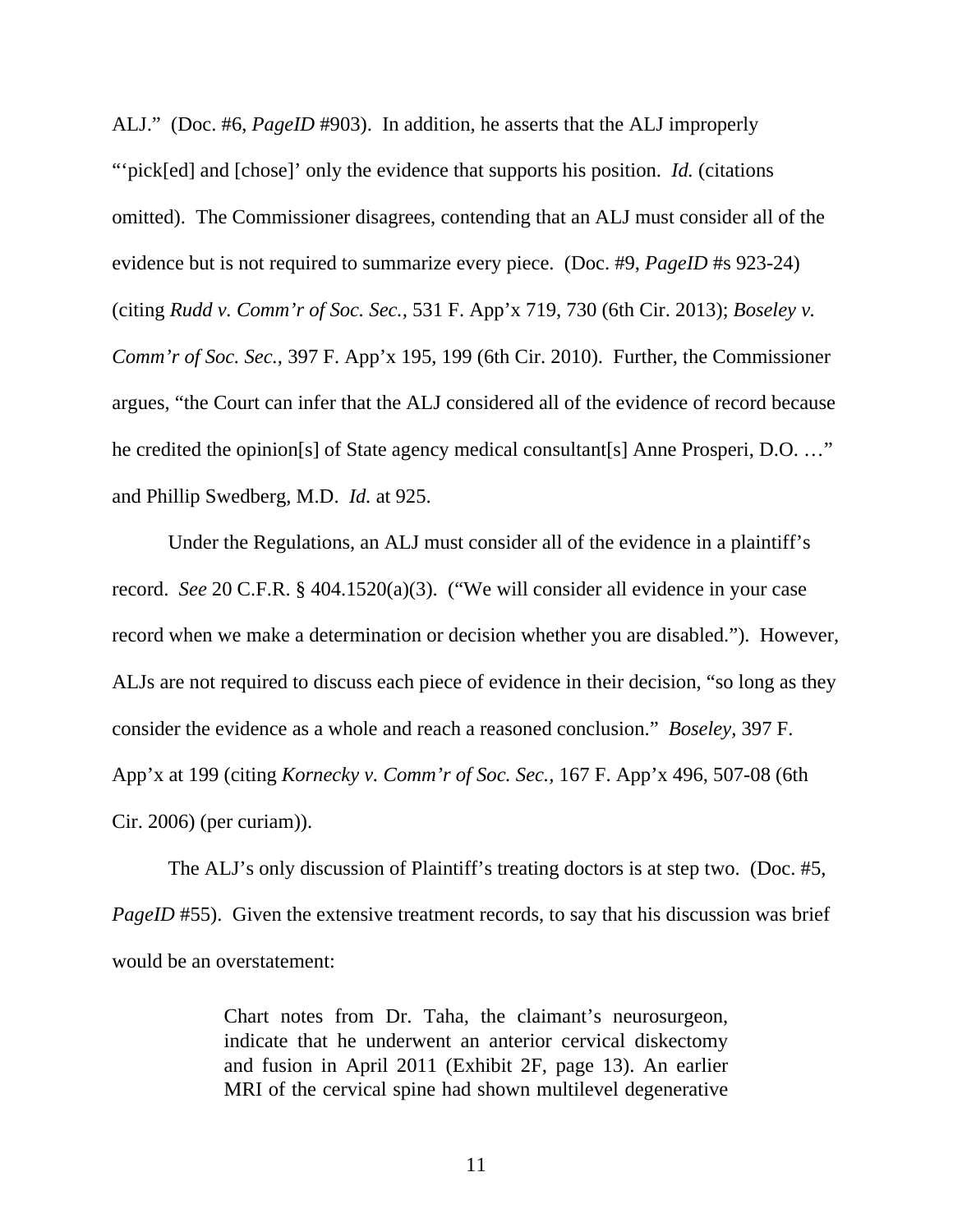disk disease (Exhibit 2F, page 8). Further review of Dr. Taha's treatment notes show that an MRI of the lumbar spine had been obtained in March 2008, which demonstrated a prior lumbar fusion (Exhibit 5F, page 52).

Progress notes from Dr. Saleh, a pain management specialist, reflect that the claimant was treated for complaints of chronic pain. He was treated conservatively with pain medications, muscle relaxants, and nerve blocks (Exhibits 3F, 6F, and 15F). Dr. Saleh obtained x-rays of the lumbar spine in August 2012, which showed that the lumbar fusion was stable (Exhibit 7F, page 9).

*Id.*

Both doctors had a protracted treatment relationship with Plaintiff. Dr. Taha began treating Plaintiff in 2006 and continued to treat him through at least 2011. *Id.* at 568, 798. Similarly, Dr. Saleh's treatment of Plaintiff began in 2010 and continued through 2013. *Id.* at 484, 751.

Both doctors' notes detailed their treatment of Plaintiff and both contain substantial evidence in support of Plaintiff's claims. For example, Dr. Saleh notes that Plaintiff's "[f]unctional impairment is severe – when present[,] it interferes with most, but not all, daily activities." *Id.* at 836. Further, he also recorded Plaintiff's difficulty with health insurance. For example, he "was supposed to have a NCS but we are out of network." *Id.* at 845. And, "[Plaintiff] has had psych eval for SCS and has been approved. His co-pay is cost prohibitive and he is trying to pay down his current balance." *Id.* at 855. Significantly, Dr. Saleh notes at least five times, "Patient is not currently working. Permanently disabled." *Id.* at 750, 855, 859, 893, 867.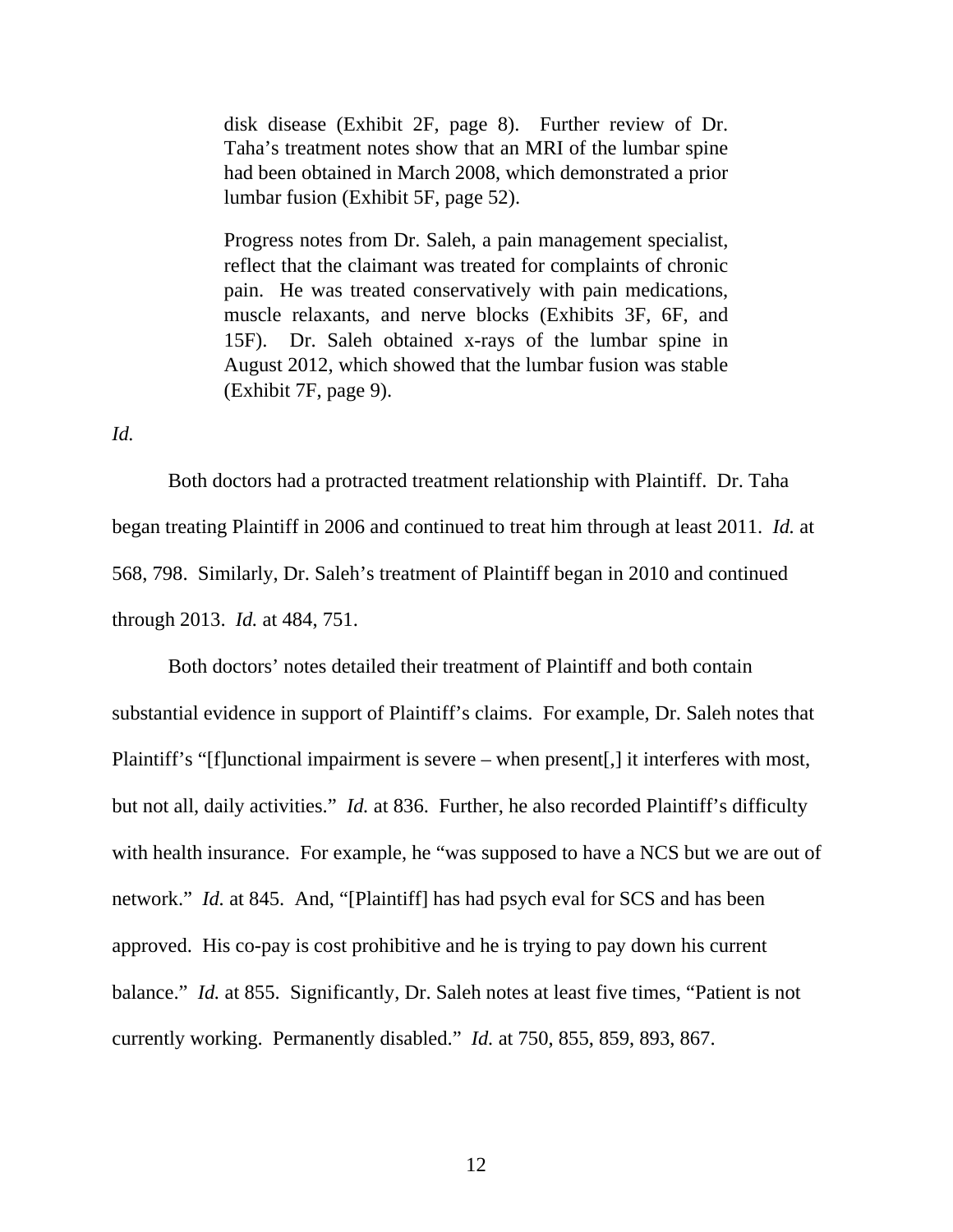Dr. Taha's treatment notes are illuminating as well. He consistently documented Plaintiff's severe pain in his back and neck and numbness in his arms. *Id.* at 549-52, 560, 564, 566-69, 798. Dr. Taha noted in April 2011, "He has failed extensive conservative treatment for more than 2 [years] now with [physical therapy] and traction and injections and pain management. He is [disabled] from his pain now." *Id.* at 467. And, just one month after completing the form indicating Plaintiff was unable to work until July 29, 2011, Dr. Taha opines, "I agree with permanent disability." *Id.* at 469.

There is nothing in the ALJ's decision that indicates he considered all—or even most—of the treating physicians' notes. To infer that the ALJ considered all of the treating doctor's notes based on two short paragraphs requires unreasonable speculation—indeed, too great of a leap of faith. Accordingly, ALJ McHugh's findings are not supported by substantial evidence. *See Brooks v. Comm'r of Soc. Sec.,* 531 F. App'x 636, 641 (6th Cir. 2013) ("Substantiality of the evidence must be based upon the record taken as a whole. Substantial evidence is not simply some evidence, or even a great deal of evidence. Rather, the substantiality of evidence must take into account whatever in the record fairly detracts from its weight.") (quoting, in part, *Garner v. Heckler,* 745 F.2d 383, 388 (6th Cir. 1984)).

### **2. Examining Doctors: Dr. Swedberg, Dr. Jones, & Dr. Chiappone**

The ALJ assigned Dr. Swedberg's great weight because "it is consistent with the results of the physical examination and diagnostic imaging studies." (Doc. #5. *PageID* #58) (citation omitted). He further found that the opinions of Dr. Jones and Dr. Chiappone were entitled to "great weight as they are consistent with their reports …." *Id.*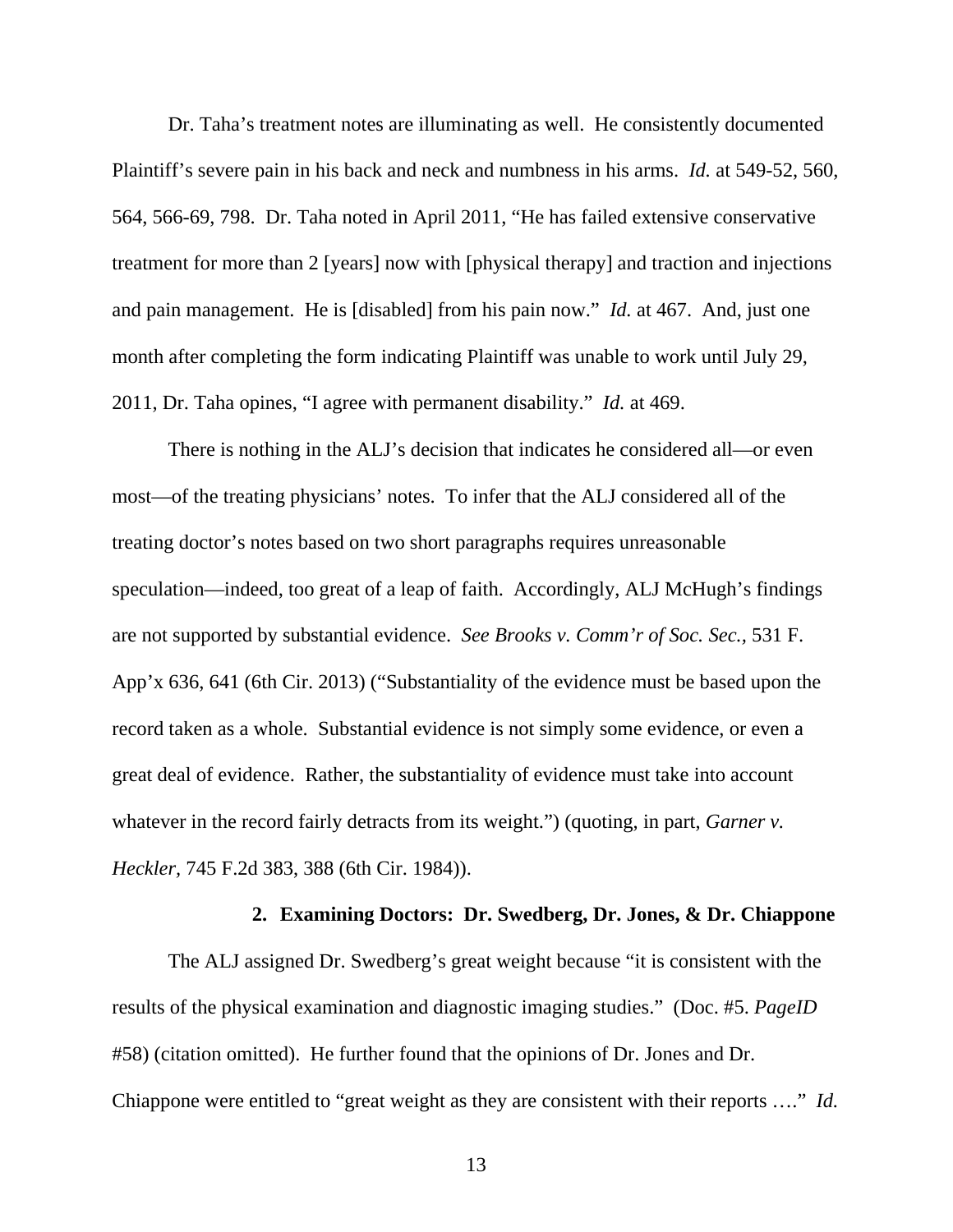(citation omitted). However, the ALJ questioned Dr. Jones and Dr. Chiappone's opinion that Plaintiff's cognitive functioning was in the borderline range. He noted that no psychometric tests were performed and the opinion was "inconsistent with [Plaintiff's] past relevant work, which the Vocational Expert classified as skilled work." *Id.*

The ALJ's bare-bones assessment of the examining doctors' opinions constitutes error under the Regulations: "Unless a treating source's opinion is given controlling weight, the administrative law judge must explain in the decision the weight given to the opinions of a State agency medical or psychological consultant…." 20 C.F.R. § 404.1527(e)(2)(ii); *see* Soc. Sec. R. 96–6p, 1996 WL 374180, at \*2 ([ALJs] … are not bound by findings made by State agency or other program physicians and psychologists, but they may not ignore these opinions and must explain the weight given to the opinions in their decisions.").

The ALJ only addressed one factor: consistency. He did not provide any examples or explanation; he merely concludes that the opinions are consistent or are not. His conclusions are not supported by substantial evidence. For example, he gives great weight to an opinion because it is consistent with the report. But, when a doctor's opinion is contained in that same doctor's report, giving that opinion great weight because it is consistent with the report is illogically tautological and does not constitute a good reason for giving an opinion great weight. Similarly, the ALJ does not accept two doctors' opinion that Plaintiff's cognitive functioning is in the borderline range because the opinion is inconsistent with a vocational expert's classification of past work. Under the Regulations, the definition of "skilled work" does not include a minimal level of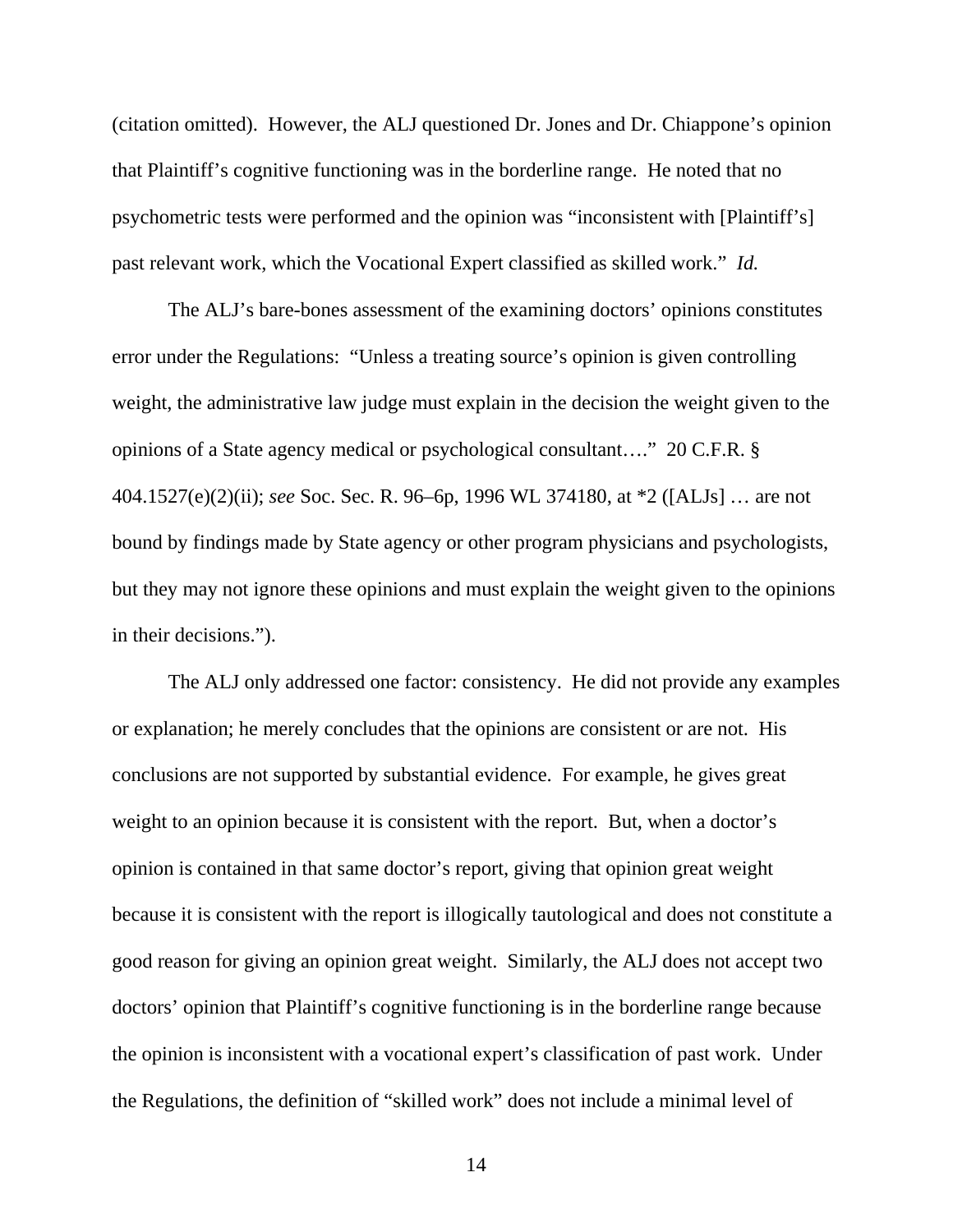intellectual functioning. *See* 20 C.F.R. § 404.1568(c). Further, there is no evidence that a person with borderline intellectual functioning could not, in some circumstances, perform skilled work. Thus, the ALJ erred by failing to address the factors provided in 20 C.F.R. § 404.1527; and substantial evidence does not support his limited findings.

### **3. Record-Reviewing Doctors: Dr. Hinzman, Dr. Prosperi, Dr. Johnston, & Dr. Demuth**

The ALJ found that the opinions of record-reviewing physician Dr. Hinzman and record-reviewing psychologist Dr. Johnston were entitled to no weight. (Doc. #5, *PageID* #58). He provided no further explanation. In comparison, he concluded that Dr. Prosperi's opinion was entitled to great weight because it was consistent with the medical evidence. *Id.* (citation omitted). The ALJ does not identify what evidence is consistent. He also gave Dr. Demuth's opinion great weight but provided no rationale and noted, "the undersigned concludes that some additional work-related restrictions are required." *Id.* (citation omitted).

As explained above, when a treating source's opinion is not given controlling weight, ALJs must explain in the decision the weight given to the opinions of a State agency medical or psychological consultant…." 20 C.F.R. § 404.1527(e)(2)(ii); *see* Soc. Sec. R. 96–6p, 1996 WL 374180, at \*2. The ALJ's failure to do so in this case constitutes error.

### **B. Remand**

A remand is appropriate when the ALJ's decision is unsupported by substantial evidence or when the ALJ failed to follow the Administration's own regulations and that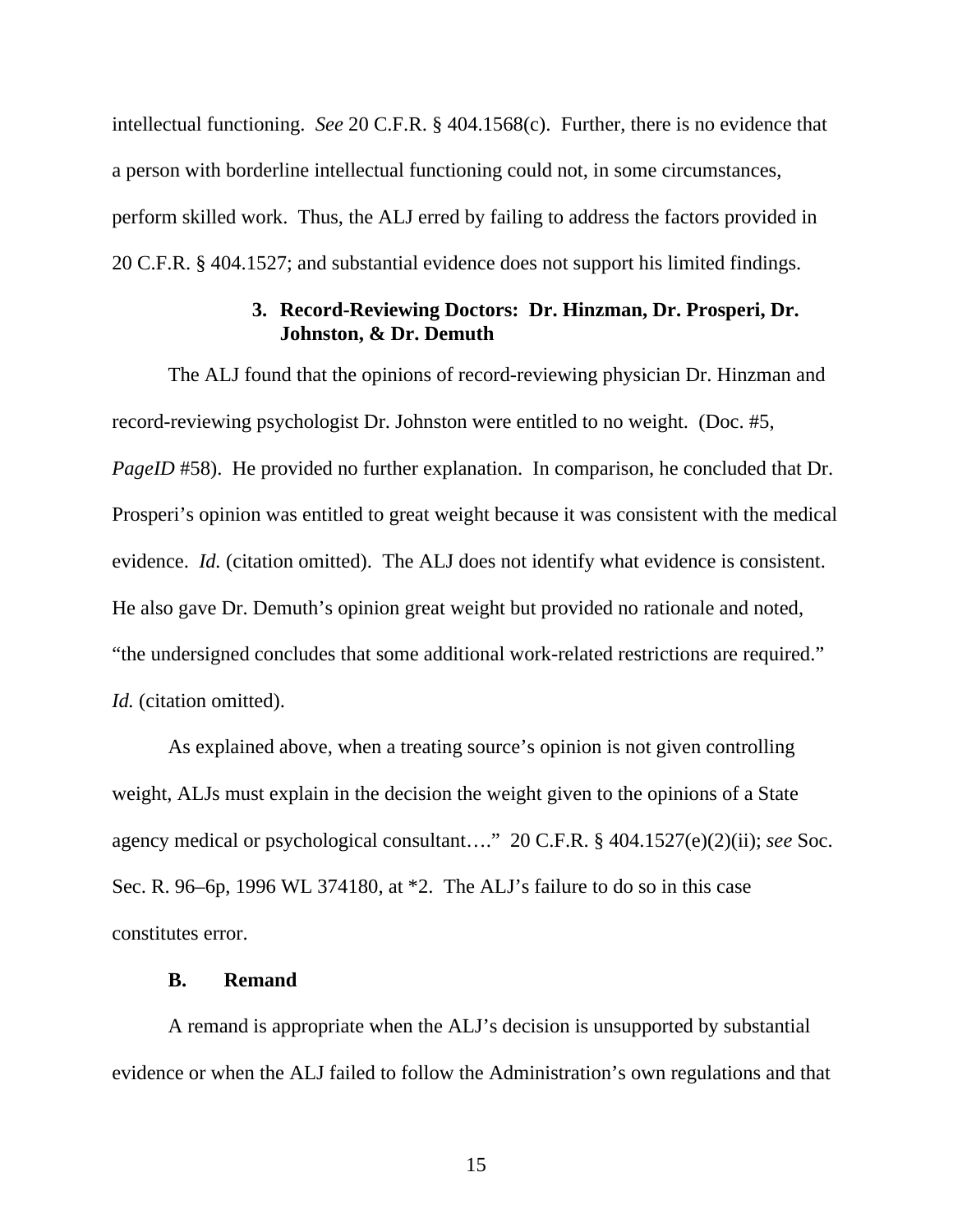shortcoming prejudiced the plaintiff on the merits or deprived the plaintiff of a substantial right. *Bowen*, 478 F.3d at 746. Remand may be warranted when the ALJ failed to provide "good reasons" for rejecting a treating medical source's opinions, *see Wilson*, 378 F.3d at 545-47; failed to consider certain evidence, such as a treating source's opinions, *see Bowen*, 478 F.3d at 747-50; failed to consider the combined effect of the plaintiff's impairments, *see Gentry*, 741 F.3d at 725-26; or failed to provide specific reasons supported by substantial evidence for finding the plaintiff lacks credibility, *see Rogers*, 486 F.3d at 249.

Under sentence four of 42 U.S.C. § 405(g), the Court has authority to affirm, modify, or reverse the Commissioner's decision "with or without remanding the cause for rehearing." *Melkonyan v. Sullivan*, 501 U.S. 89, 99 (1991). Consequently, a remand under sentence four may result in the need for further proceedings or an immediate award of benefits. *E.g., Blakley*, 581 F.3d at 410; *Felisky v. Bowen*, 35 F.3d 1027, 1041 (6th Cir. 1994). The latter is warranted where the evidence of disability is overwhelming or where the evidence of disability is strong while contrary evidence is lacking. *Faucher v. Sec'y of Health & Human Servs.*, 17 F.3d 171, 176 (6th Cir. 1994).

A judicial award of benefits is unwarranted in the present case because the evidence of disability is not overwhelming and the evidence of disability is not strong while contrary evidence is lacking. However, Plaintiff is entitled to an Order remanding this case to the Social Security Administration pursuant to sentence four of §405(g) due to the problems discussed above. On remand, the ALJ should be directed to evaluate the evidence of record, including the medical source opinions, under the applicable legal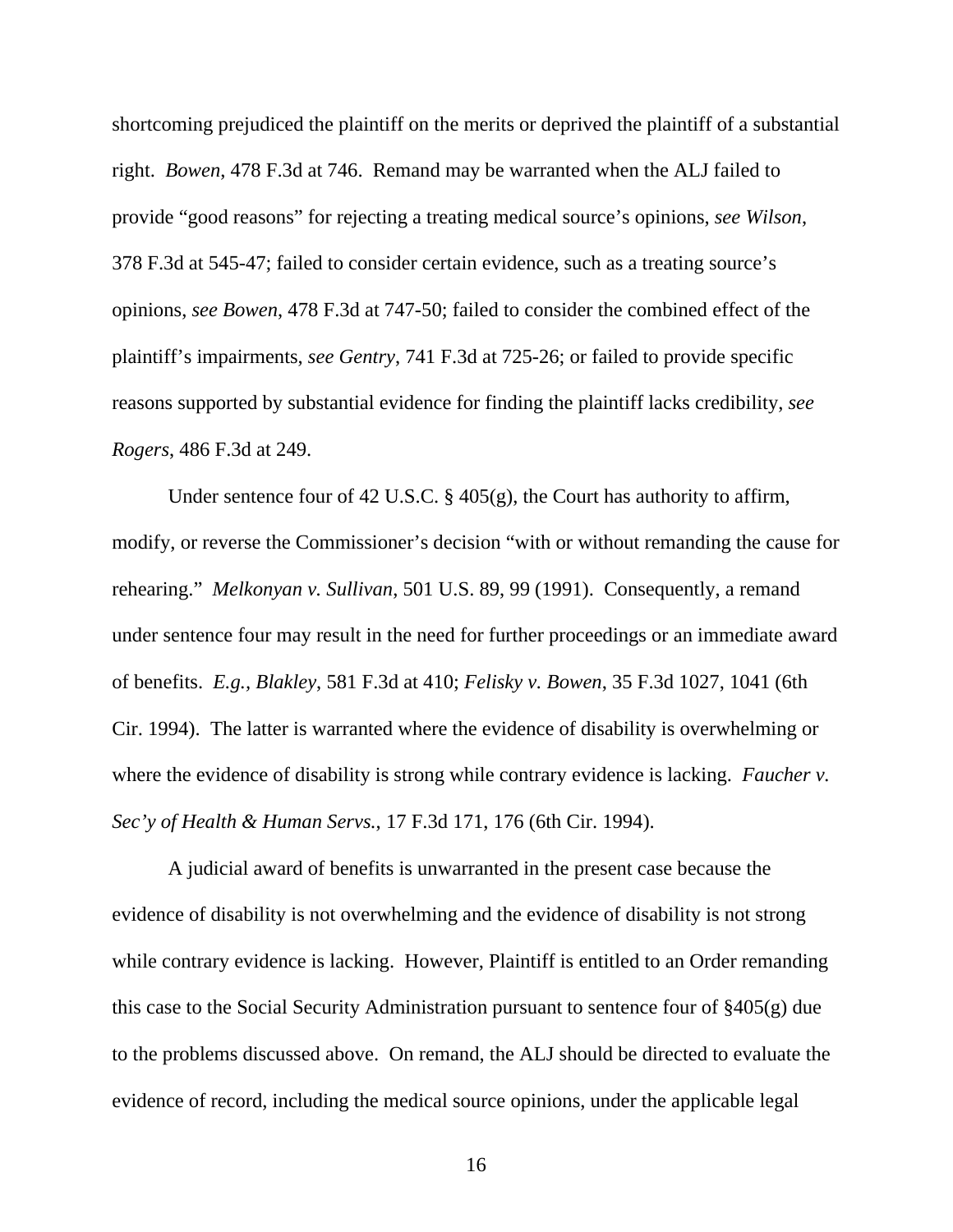criteria mandated by the Commissioner's Regulations and Rulings and by case law; and to evaluate Plaintiff's disability claim under the required five-step sequential analysis to determine anew whether Plaintiff was under a disability and whether his application for Disability Insurance Benefits should be granted.

# **IT IS THEREFORE RECOMMENDED THAT**:

- 1. The Commissioner's non-disability finding be vacated;
- 2. No finding be made as to whether Plaintiff Joseph Brunkel was under a "disability" within the meaning of the Social Security Act;
- 3. This matter be **REMANDED** to the Social Security Administration under sentence four of 42 U.S.C. § 405(g) for further consideration consistent with this Report and Recommendations, and any decision adopting this Report and Recommendations; and
- 4. The case be terminated on the Court's docket.

Date: June 5, 2017 *s/Sharon L. Ovington* 

 Sharon L. Ovington United States Magistrate Judge